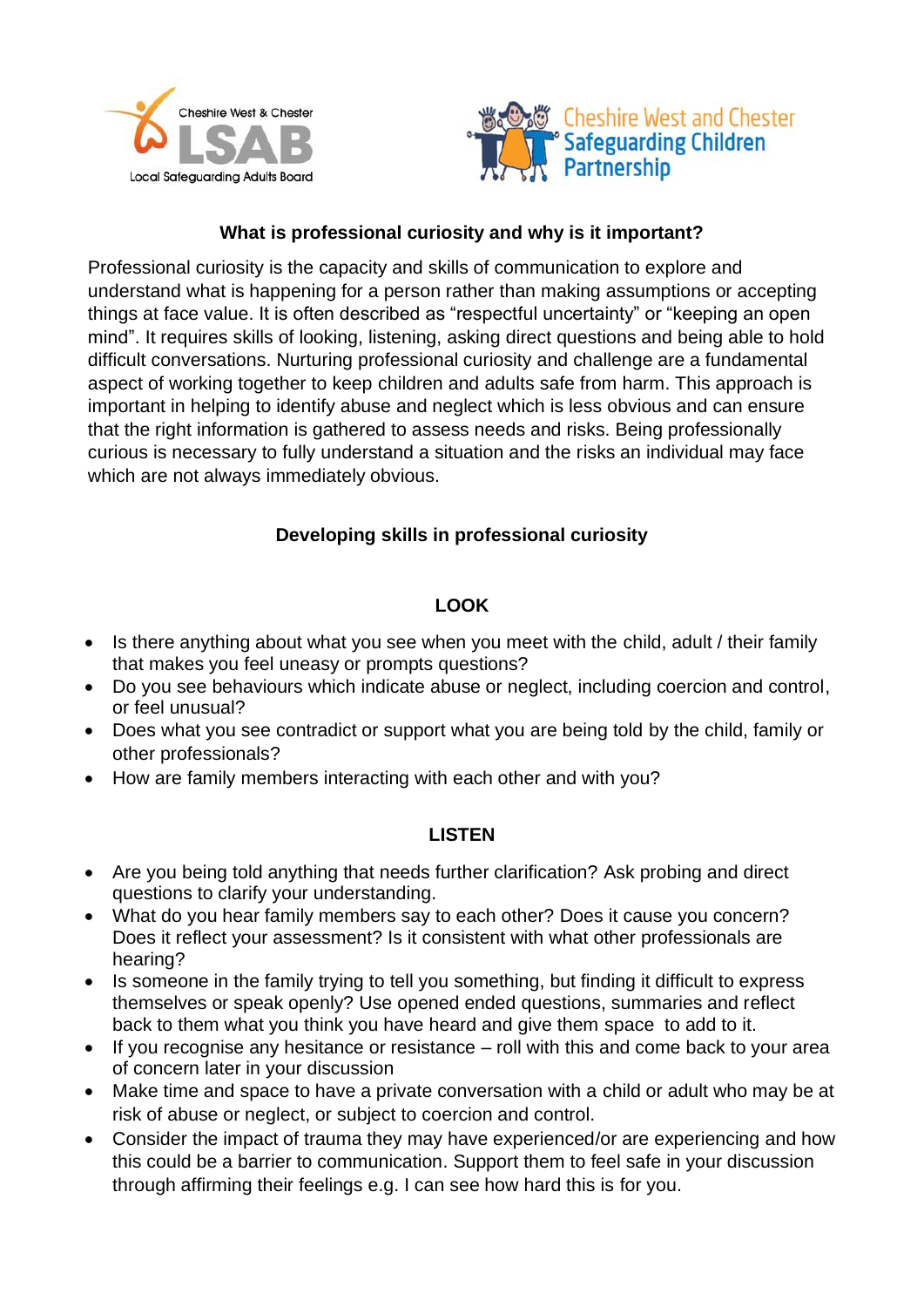### **ASK**

Research indicates those who experience abuse, including coercion and control want practitioners to ask direct questions and that it is easier to respond to a direct question than offer information independently.

- I've noticed you have this injury. Is there anything going on for you which may have caused this?
- Do you feel frightened of anyone?
- Do you feel safe living here?
- Who makes decisions about what you can and cannot do?
- When you are not feeling safe or have a worry who can you talk to?
- Some of the things you have told me today concern me. Is somebody hurting you or are you afraid someone might hurt you in the future?

## **CLARIFY**

- Are other professionals involved? What information do they have?
- Have other professional seen the same as you?
- Are professionals being told the same or different things?
- Are others concerned?

If so, what action has been taken and is there anything else which should or could be done by you or someone else?

#### **Holding difficult conversations**

Responding to disagreements or hostility, raising concerns, and giving information that may not be well received are incredibly challenging and difficult things to do. The following tips can support practitioners in holding difficult conversations:

- Plan to ensure there will be time to cover essential elements of the conversation.
- Consider the child and family history and experiences and how this may be impacting on their decision making, behaviour and communication
- Consider if the child/adult has a learning need and ensure age appropriate communication and approaches are drawn on
- Keep the agenda focused on the topics you need to discuss.
- Be clear and unambiguous.
- Have courage and focus on the needs of the child or adult at risk.
- Be non-confrontational, use trauma informed language, non-blaming and shaming.
- Stick to the facts and have evidence to back up what you say.
- Ensure decision making is justifiable and transparent.
- Show empathy, consideration, and compassion.

With thanks to Stockport, Manchester Safeguarding Partnership, Norfolk Safeguarding Adults Board and Waltham Forest Council for kindly sharing their resources on professional curiosity.